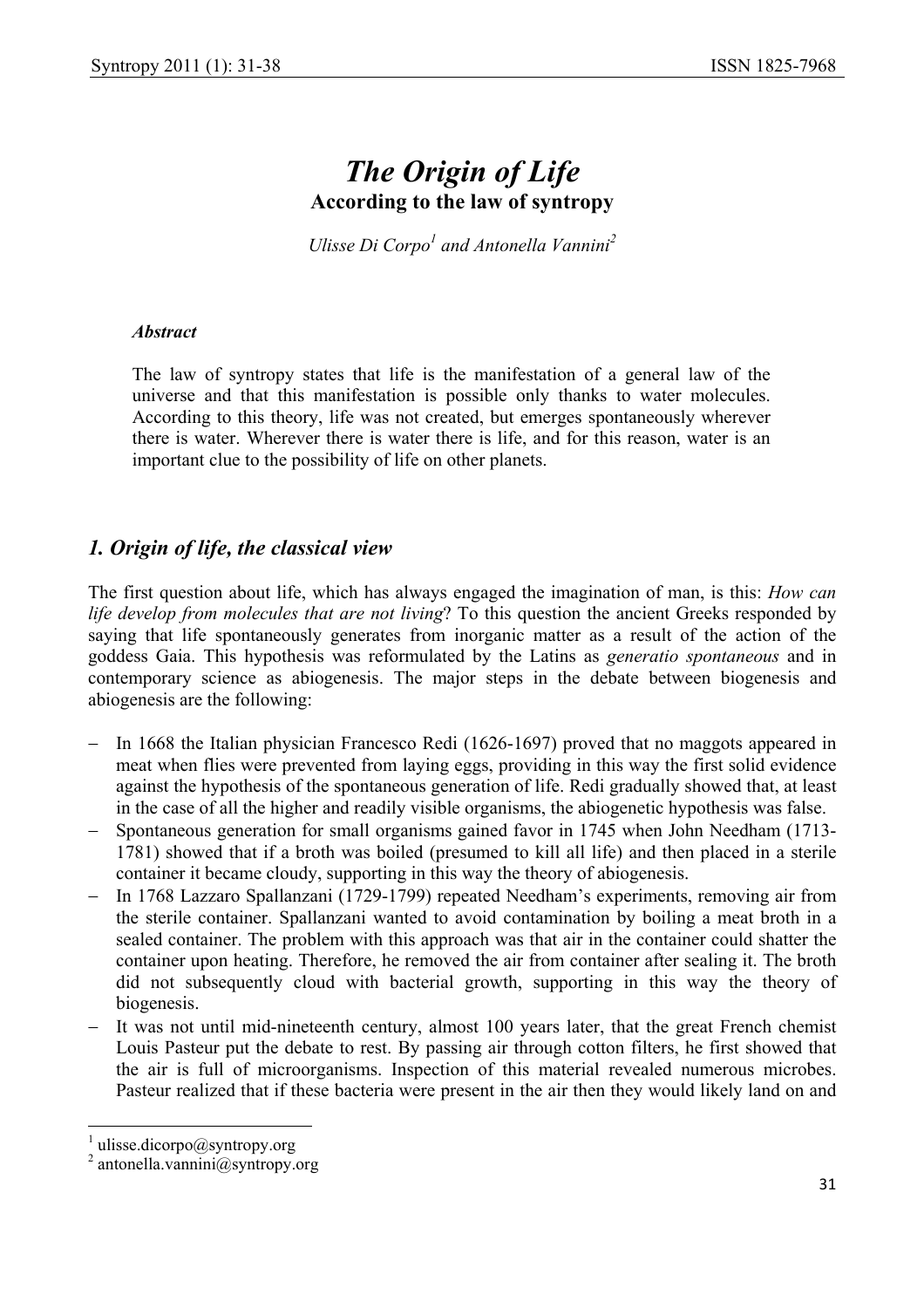contaminate any material exposed to it. The debate brought the French Academy of Sciences to allocate a prize for whoever was able to provide a convincing and accurate experimental answer to the question. Pasteur entered the contest with experiments similar to those performed by Spallanzani, which used heat to kill the microbes. In a simple, but brilliant modification, the neck of a flask, used in the experiments, was heated to melting point and drawn out into a long S-shaped curve, preventing dust particles and their load of microbes from reaching the contents of the flask. After prolonged incubation the flasks remained free of life and this ended the debate for most scientists. Results were published in 1862 and explained the errors and artefacts of other competitors. Pasteur summarized his findings in the Latin phrase: *Omne vivum ex vivo*, indicating that life can only be generated from organic matter, from life. These findings further restricted the abiogenetic hypothesis to special conditions which would have characterized the early stages of our planet Earth.

- − In 1924, Alexander Oparin (1894-1980) published in Russian a work entitled *The Origins of Life* (Oparin, 1924) in which he describes that the findings on the characteristics of colloids suggest that the ability of colloids to bind substances to the surface indicates a beginning of metabolism. His book ends with the phrase: "*Work is already in a very advanced stage, and soon the last barriers between organic and inorganic will fall under the attack of a patient work and powerful scientific theories*." The English version of Oparin's book was published in 1938 and had a wide impact on researchers and public opinion.
- − In 1952 Harold Urey (1893-1981) coined the term cosmochemistry, or chemical cosmology, in order to indicate the origin and development of the substances of the universe. The main focus are the elements and their isotopes, primarily (but not always) within the solar system. Closely related fields are astrochemistry, a branch of astronomy concerned with measuring chemical elements in other parts of our galaxy and in other galaxies. Cosmochemistry focused on the study of the chemical elements on Earth and planets during their evolution. In 1952, in the book *The Planets: Their Origin and Development* (Urey, 1952), Urey assumed that the composition of primordial Earth was similar to that of the cosmos: 90% hydrogen atoms, 9% of helium atoms, 1% atoms of other elements. From this assumption he deduced that the composition of the primordial atmosphere should be made of methane  $(CH_4)$ , ammonia  $(NH_3)$ , nitrogen  $(N_2)$ , water  $(H<sub>2</sub>O)$  and hydrogen  $(H<sub>2</sub>)$ .
- − In 1953 a student of Urey, Stanley Miller (1930-2007), published the article *A Production of Amino Acids Under Possible Primitive Earth Conditions* (Miller, 1953). Miller demonstrated that, in a primordial atmosphere and in the presence of water, the action of electrical discharges (simulating the action of lightning) could generate amino acids, that is the fundamental building blocks of proteins. In his experiments, which used sterile equipment, Miller inserted gases such as methane (CH<sub>4</sub>), ammonia (NH<sub>3</sub>) and water (H<sub>2</sub>O). The system consisted of liquid water, gas and two electrodes. The experiment was divided into cycles in which the water was heated to induce the formation of water vapor, the electrodes were used to produce electrical shocks similar to lightning and the whole was then cooled to allow the water to condense. Then a new cycle began. After about a week of uninterrupted cycles, where the conditions were kept constant, Miller noted that about 15% of the carbon had formed organic compounds, including some amino acids. The idea was that this synthesis of amino acids would provide the building blocks for proteins. Miller's experiments produced an aqueous mixture containing various products which were then isolated using a process of extraction. These products contained amino acids, including some of those found in living systems. This aqueous mixture was called "*primordial soup*". Miller gave a decisive impetus to the experimental research of the abiotic origins of life.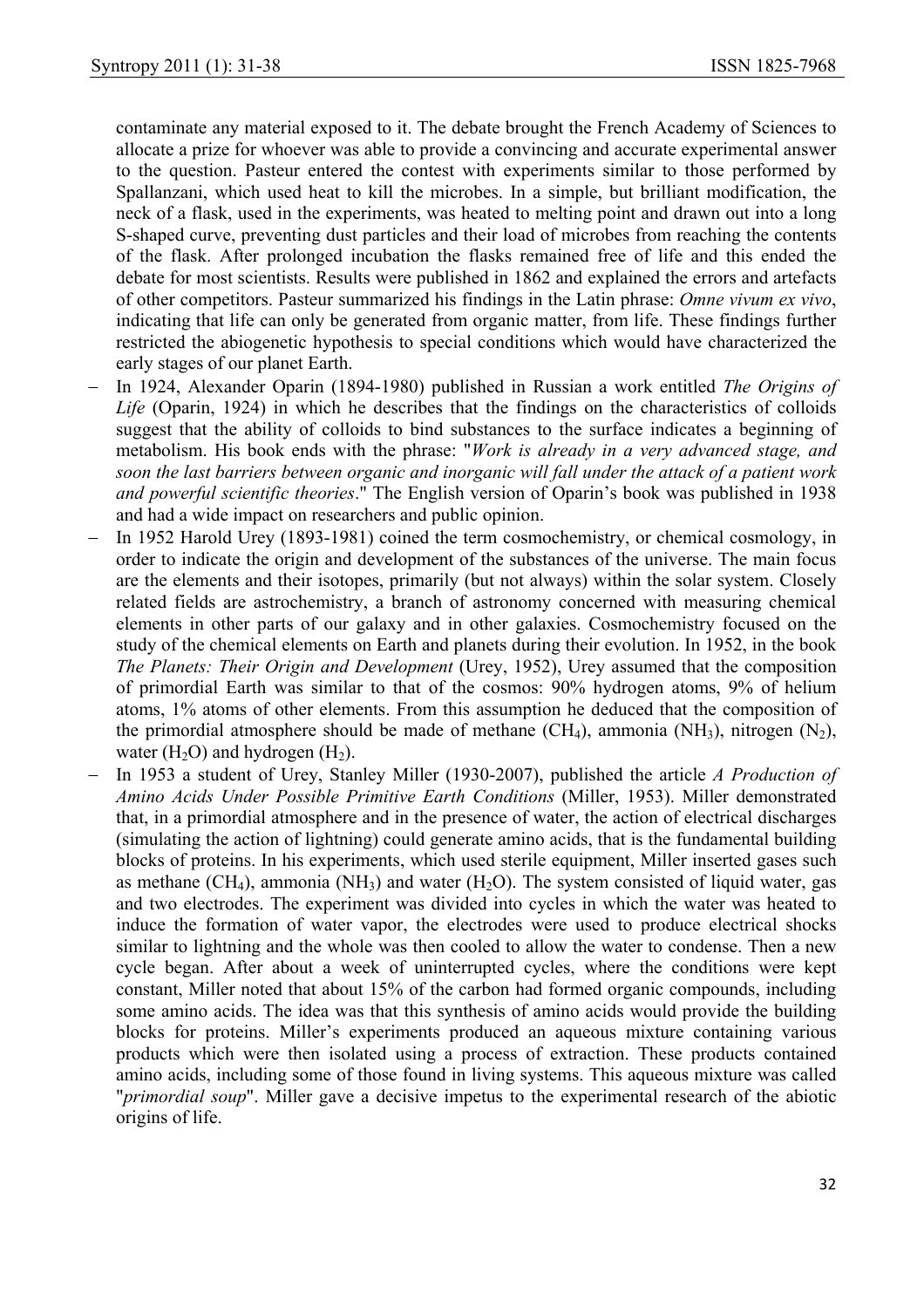The second question about life is this: *How did molecules, that are essential for life, form from amino acids*? Amino acids are the building blocks of life, but are not considered to be living forms. Miller's experiments gave rise to a host of other experiments, which are still being conducted in an attempt to demonstrate the feasibility of constructing complex organic molecules from amino acids. These experiments are aimed at attempting to describe how proteins can form spontaneously starting from amino acids. Results have been very problematic, for several reasons:

- Proteins involved in the metabolism of cells are composed of chains which include more than 90 amino acids. Simple thermodynamics show that more than  $10^{600}$  (one followed by 600 zeros) permutations are required combining amino acids by chance, in order to arrive at the "spontaneous" formation of just one protein. This number is greater than all the spontaneous combinations which are possible in the entire history of the universe, since the big bang. In other words, thermodynamics prove that the possibility of spontaneous formation of just one protein is nil.
- In addition, primordial soups are made up mostly of water, but water leads to the decomposition of macromolecules and makes it impossible for amino acids to chain together in the initial stages of protein formation. In 2004, Luke Leman and collaborators at the Scripps Research Institute and Leslie Orgel of the Salk Institute for Biological Studies (Leman, 2004), obtained peptides (short chains of amino acids) using solutions of amino acids, carbonyl sulfide (COS, a volcanic gas) and catalysts based on metal sulfides. But using this process it is not clear where the amino acids came from, since they require a totally different environment which is not based on water.
- − Another proposal is that amino acids, which form in water, are concentrated in lagoons which periodically become dry and condense under the influence of dry heat which also creates chemical bonds responsible for the union of amino acids (peptide bond).
- The processes of synthesis have allowed to produce 13 of the 20 amino acids involved in the construction of proteins. In addition to these, thousands of other amino acids are generated, which are not present in living organisms.
- If it were possible to select and combine only the amino acids present in living systems (the probability is equal to zero), the resulting combinations would be three-dimensional and not linear, such as that which is present in life's protein chains. The three-dimensional combinations (known as proteinoids) are inappropriate to the metabolism of cells because they cannot be encoded by a linear genetic code. Proteinoids are therefore given no value in the formation and development of life.
- Life, as we know it, depends totally on levorotary amino acids whereas the synthesis of amino acids leads to the formation of an equal number of dextrorotary and levorotary chains. The production of proteins in laboratories is therefore unsuitable for the formation of living organisms.
- − The synthetic processes for the construction of protein chains leads to the formation of monofunctional molecules that block the ends of the chains, making them inaccessible for further extensions. The presence of monofunctional molecules is therefore a crucial impediment to the development of longer chains, i.e. proteins.
- − In all experimental approaches, in addition to the desired amino acid, a large number of other substances, which prevent the next steps, are formed.

The third question about life is: *What differentiates the organic from the inorganic*? Miller's experiments constitute an important first step towards the synthesis of the molecules which are necessary for life, but have also led to an impasse. The synthetic production of proteins requires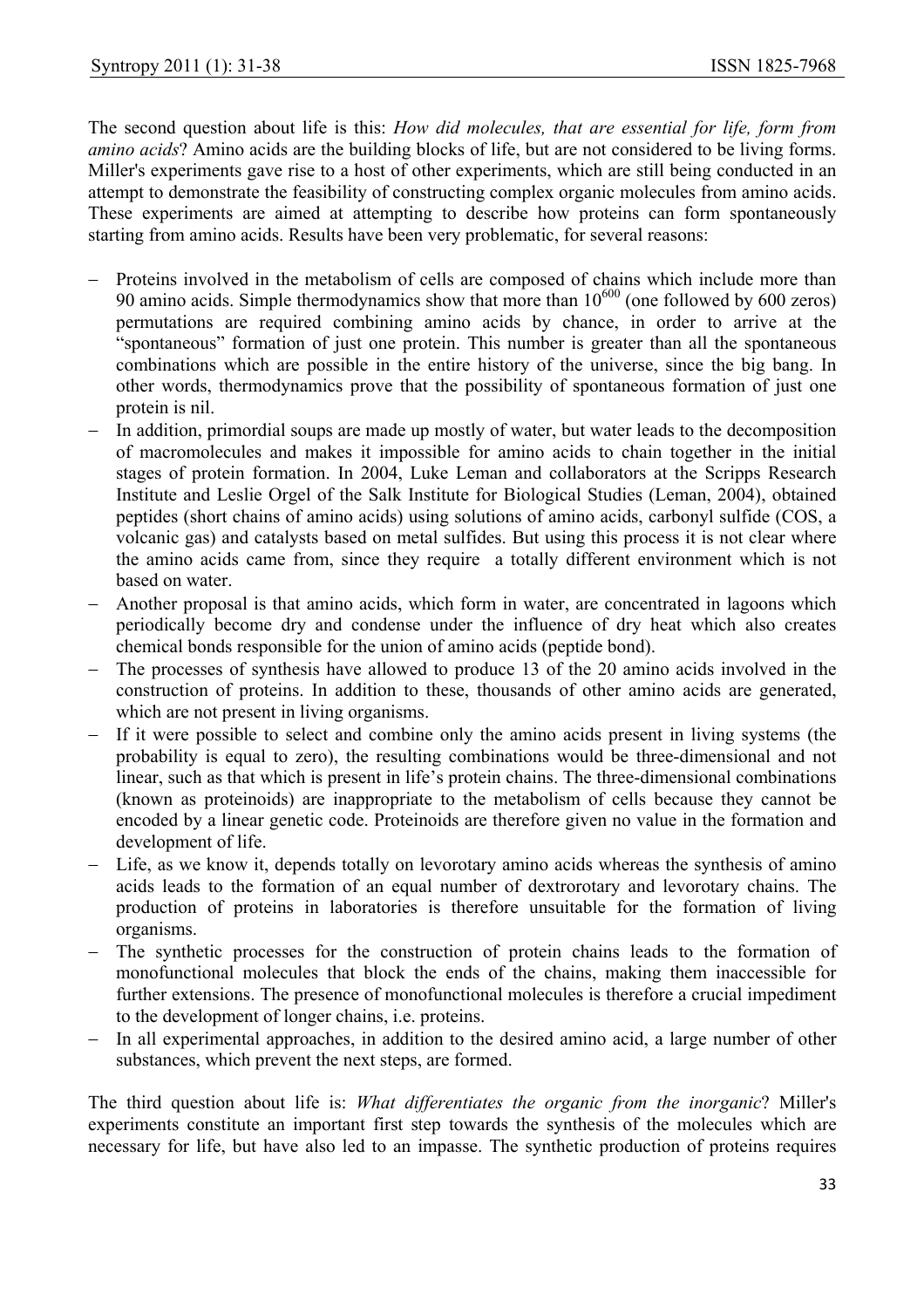complex procedures of isolation and purification that do not occur spontaneously in nature and are based on assumptions, models and projects which derive from the study of living systems. These models involve theoretical assumptions, about the relationship between inanimate matter and life, which are defined by the various and fundamental characteristics of organisms discovered thanks to observation, such as the intake of substances and energy from the environment, metabolism, reproduction, growth, mobility, reaction to stimuli, processing of information. All these features allow to describe different aspects of life. For example, the description of molecular structures allows the understanding of the physical characteristics of organisms and biochemical processes, but this identifies only some individual aspects of the manifestations of life. The same happens with the definition used in exobiology, according to which life would be a chemical system capable of evolution and reproduction. The development of models which describe the transition between inanimate matter and life is a consequence of the definition of life which is given in theoretical models. The vast and fascinating knowledge developed studying the details and the reciprocal interactions of molecules and macromolecules, involved in the creation of living organisms (proteins, DNA), has not yet solved the mystery of "life". We know about life only in relation to material components, but we also know that the DNA macromolecules, for example, can perform their functions only within the highly structured complexity of a cell. This indispensable whole is a prerequisite for life, and this requires an approach that takes into account complexity, since the individual and isolated feature alone would have no chance of success.

An unambiguous definition of life is still missing.

#### *2. Origin of life, according to the law of syntropy*

The law of syntropy stems from Albert Einstein's energy/momentum/mass equation of special relativity. This equation has a positive solution, which describes energy and matter which move forward in time, and a negative solution which describes energy and matter which move backwards in time. This last solution contradicts the law of causality, according to which causes must always precede effects. Einstein solved this contradiction simplifying the energy/momentum/mass equation into the famous  $E = mc^2$ , which always has a positive solution with matter and energy moving only forward in time. But, this simplification is not possible in quantum mechanics, that is, when studying the sub-atomic level of matter.

The general tendency of physicists has always been to consider irrelevant, if not impossible, the fact that matter and energy could move backwards in time. However, a growing number of researchers is showing interest in this possibility and, in November 2010, President Barack Obama awarded the physicist Yakir Aharonov the National Medal of Science for the experimental studies that show that the present is a result of causes which flow from the past as well as from the future. These results lead to a radical reinterpretation of the concepts of time and causality (Aharonov, 2005).

In 1942 the mathematician Luigi Fantappiè (1901-1955), while working on the mathematical properties of the energy/momentum/mass equation, found that the solution which moves forward in time describes energy that diverges from a past cause and matter which tends towards an homogeneous and random distribution, whereas the solution which moves backwards in time describes energy that converges towards a future cause and matter which tends towards forms of structure, organization and order. Fantappiè discovered that the solution that moves forward in time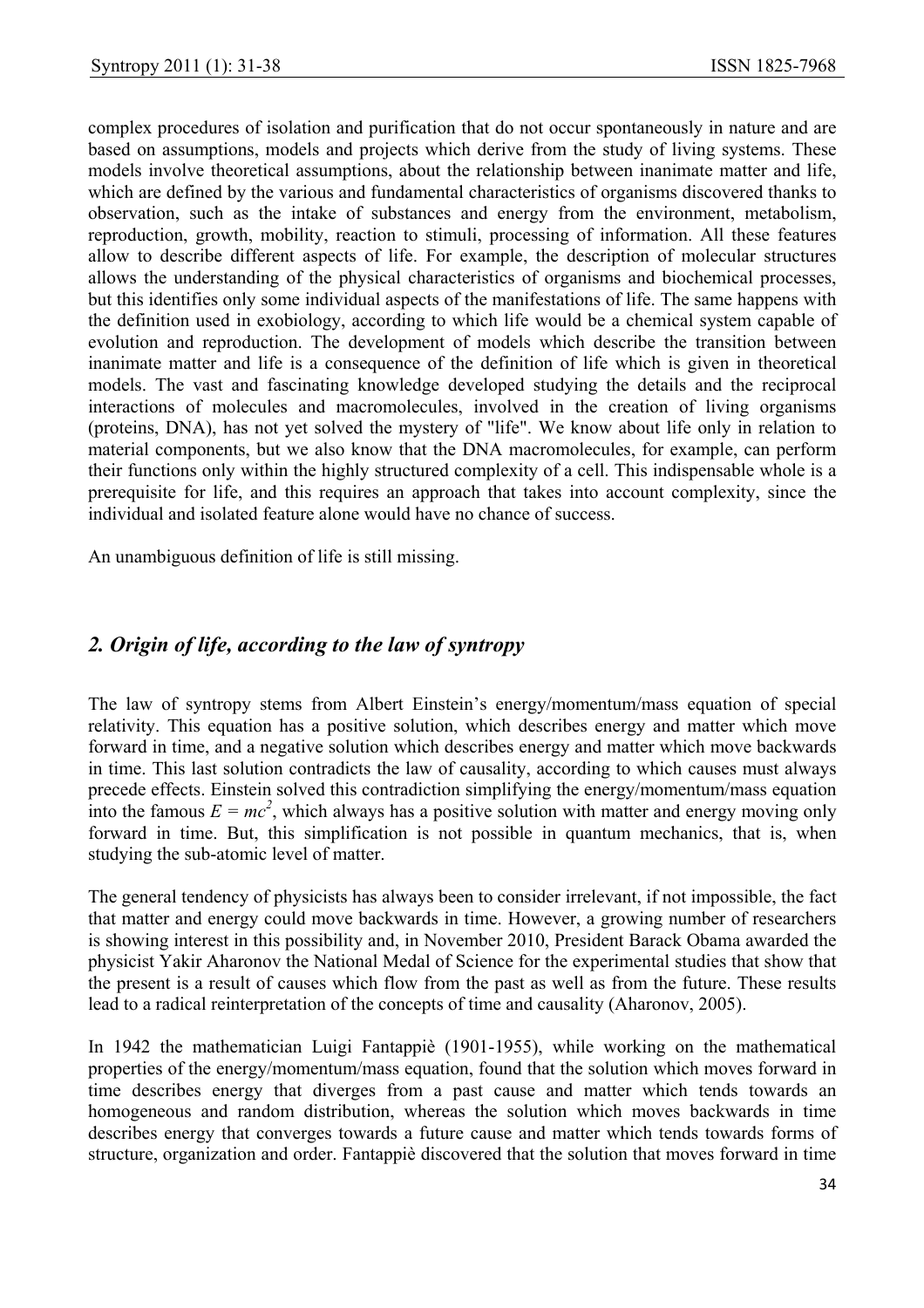is governed by the law of entropy (from Greek *en* = divergent, *tropos* = trend), whereas the solution that moves backwards in time is governed by a symmetric law which Fantappiè named syntropy (from Greek *syn* = convergent, *tropos* = trend). Listing the mathematical properties of the law of syntropy, Fantappiè discovered that they coincide with those of living systems, thus reaching the suggestive hypothesis that life is caused by future causes and only marginally by past causes (Fantappiè, 1944).

Fantappiè concluded that, in order to understand and explain the mysteries of life, it is necessary to accept a new type of causality, which mirrors the classical law of cause and effect. His proposal, however, was brought to an end by the fact that he failed to devise an experiment which would verify this hypothesis. The experimental method requires the manipulation of causes and this implies (or at least implied) that it is possible to study only cause-effect systems. In recent years, thanks to the introduction of random event generators (REG), it has become possible to manipulate future causes in a totally unpredictable way. Using REG devices it has become possible to use the experimental methodology in order to study backwards in time causality (retrocausality).

The law of syntropy leads to the formulation of hypotheses which can be verified using experiments based on REG devises. For example, a general hypothesis is that living systems are fed by syntropy and, consequently, those structures that support life processes must show early reactions to future stimuli. In humans, life processes are supported by the autonomic nervous system, therefore it is assumed that the parameters of the autonomic nervous system, such as heart rate and skin conductance, should react in advance of future stimuli. Thanks to REG devices it is possible to manipulate future stimuli and observe the early reactions of the parameters of the autonomic nervous system. These experiments have shown strong pre-stimuli effects which have been replicated by many researchers and have been published in different scientific journals. At the moment, the only theory that explains these effects is Luigi Fantappiè's law of syntropy (Vannini and Di Corpo, 2004).

Robert Rosen (1934-1998), theoretical biologist, professor of biophysics at the Dalhousie University, pointed out in his book "*Anticipatory Systems*" (Rosen, 1985):

*I was amazed by the amount of anticipatory behavior observed at all levels of the organization of living systems [...] systems that behave as true anticipatory systems, systems in which the present state changes according to future states, violate the law of classical causality according to which changes depend solely on past or present causes. We try to explain this behavior with theories and models that exclude any possibility of anticipation. Without exception, all the theories and biological models are classical in the sense that they only seek causes in the past or present.* 

In order to make anticipatory behavior consistent with the law of causality, according to which causes must always precede effects, predictive models or learning processes are taken into account. But when one observes that anticipatory behavior characterizes also the simplest forms of life, such as cells, with no neural systems, it is difficult to support the hypothesis of acquired predictive models or learning processes. Moreover, this behavior is also seen in macromolecules and this fact excludes any possible explanation based on innate processes due to natural selection. Rosen concludes that a new law of causality it is therefore required in order to explain this behavior of anticipation typical of living systems. According to Fantappiè, this new law would be based on the premise that life depends on future causes and should therefore be described and explained using backwards in time causation.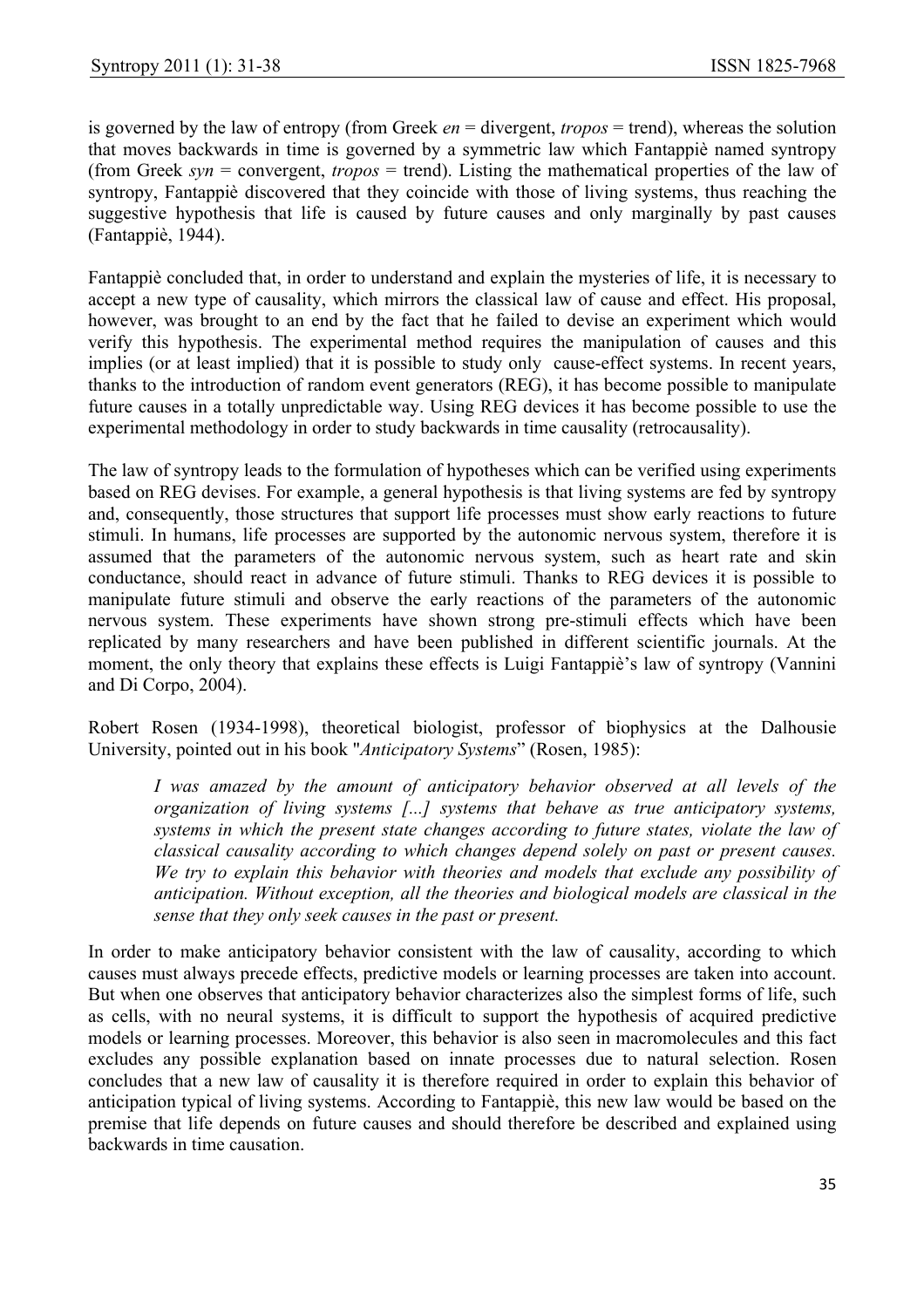The hypothesis that in order to understand living systems a different type of causality is required, had been advanced by Hans Driesch (1867-1941), a pioneer in experimental research in embryology. Driesch suggested the existence of final causes, which act in a top-down way (from global to analytical, from the future to the past) and not in a bottom-up way, as happens with classical causality. Final causes would lead living matter to develop and evolve, and would coincide with the purpose of nature, the biological potential. Final causes were named by Driesch entelechy. Entelechy is a Greek word whose derivation (en-telos) means something that contains in itself its own end or purpose, and that evolves towards this end. So, if the path of normal development is interrupted, the system can achieve the same end in another way. Driesch believed that the development and behavior of living systems are governed by a hierarchy of entelechies, which all result in an ultimate entelechy. The demonstration of this phenomenon was provided by Driesch using sea urchin embryos. Dividing cells of the embryo of sea urchin after the first cell-division, he expected each cell to develop into the corresponding half of the animal for which it had been designed or preprogrammed, but instead found that each developed into a complete sea urchin. This also happened at the four-cell stage: entire larvae ensued from each of the four cells, albeit smaller than usual. It is possible to remove large pieces from eggs, shuffle the blastomeres and interfere in many ways without affecting the resulting embryo. It appears that any single monad in the original egg cell is capable of forming any part of the completed embryo. Conversely, when merging two young embryos, a single sea urchin results and not two sea urchins. These results show that sea urchins develop towards a single morphological end. The moment we act on an embryo the surviving cell continues to respond to the final cause that leads to the formation of structures. Although smaller, the structure which is reached is similar to that which would have been obtained by the original embryo. It follows that the final form is not caused by the past or by a program, a project or a design which act from the past, since any change we introduce in the past leads to the formation of the same structure. Even when a part of the system is removed or the normal development is disturbed, the final form is reached and it is always the same. Another example is that of the regeneration of tissues. Driesch studied the process by which organisms are able to replace or repair damaged structures. Plants have an amazing range of regenerative capabilities, and the same happens with animals. For example, if a flatworm is cut into pieces, each piece regenerates a complete worm. Many vertebrates have extraordinary capabilities of regeneration, for example, if the lens of the eye of a newt is surgically removed, a new lens is regenerated from the edge of the iris, whereas in the normal development of the embryo the lens is formed in a very different way, starting from the skin. Driesch used the concept of entelechy to account for the properties of integrity and directionality in the development and regeneration of bodies and living systems.

Independently in 1926 the Russian scientist Alexander Gurwitsch (1874-1954) and the Austrian biologist Paul Alfred Weiss (1898-1989) suggested the existence of a new causal factor, different from classical causality, which was named morphogenetic field. Apart from the claim that morphogenetic fields play an important role in the control of morphogenesis (the development of the shape of the body), neither authors showed how causality works in these fields. The term "field" is currently fashionable: gravitational field, electromagnetic field, individual field of particles and morphogenetic field. However, the word field is used to indicate something that is observed, but not yet understood in terms of classical causality; events that require a new type of explanation based on a new kind of causality.

The law of syntropy replaces the terms entelechies and fields with the terms "*final causes*" or "*attractors*". Causes acting from the future are based on the retrocausal properties of syntropy which attract and guide. Syntropy causal mechanism is similar to emotions which drive, direct and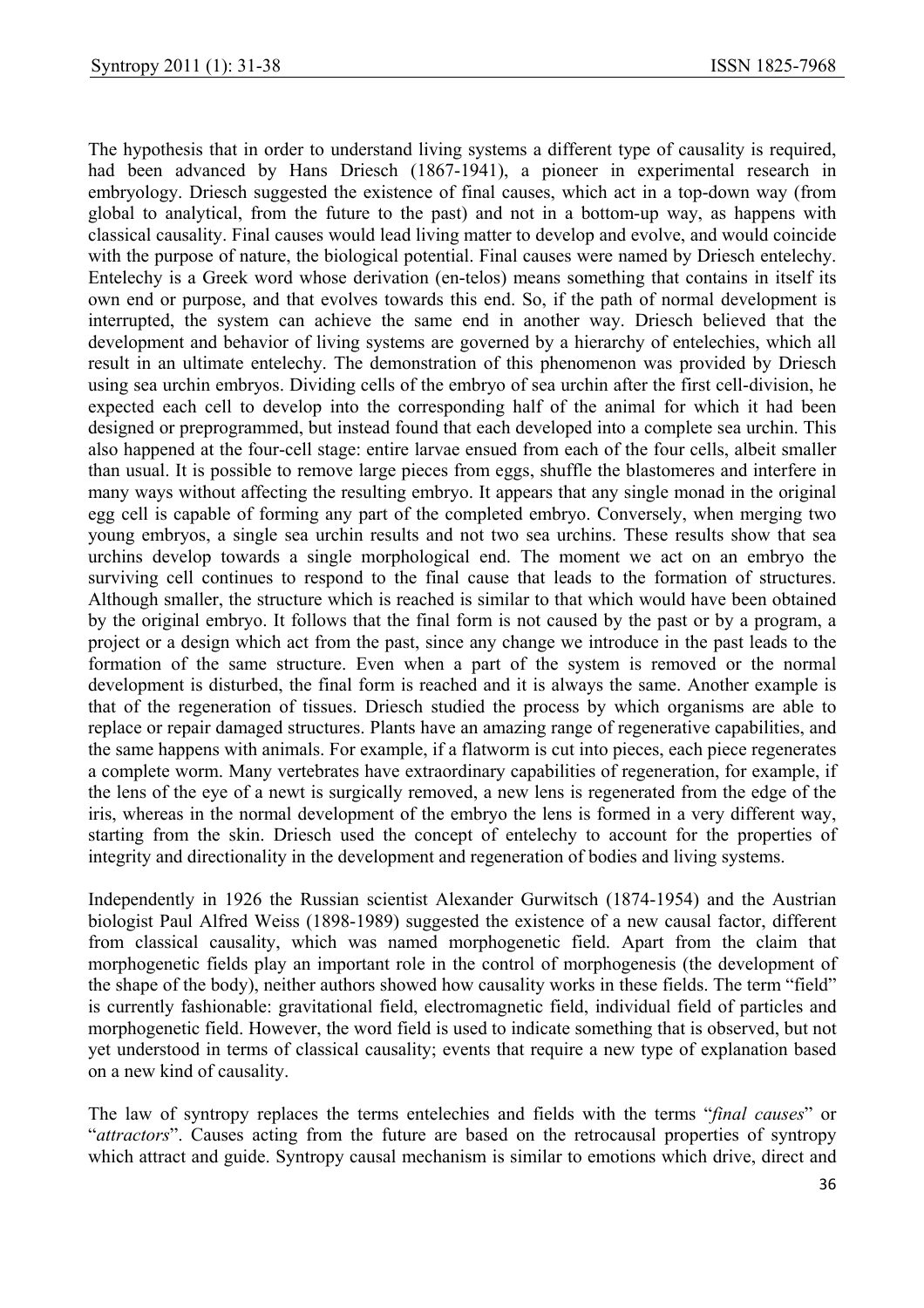guide. The theory of syntropy assumes that living systems are systems driven by emotions towards final causes which act as attractors, and that backwards in time causality manifests mainly in the form of emotions.

In order to avoid mystical, magical or paranormal discourses it is important to note that the energy/momentum/mass equation predicts the existence of three types of time:

- 1. *Causal*. Causal time characterizes diverging systems, for example our expanding universe. In these systems, causes precede effects, entropy prevails, and time moves forwards, from past to future.
- 2. *Retrocausal*. Retrocausal time characterizes converging systems, for example blacks holes. In these systems effects precede causes, syntropy prevails, and time moves backwards, from future to past.
- 3. *Supercausal*. Supercausal time characterizes systems which are balanced between diverging and converging forces, such as atoms. In these systems causality and retrocausality coexist and time is unitary: past, present and future are present together.

These types of time were known to ancient Greeks as:

- 1. *Kronos*, which describes the causal time familiar to us, typical of the law of entropy, made of absolute moments which flow from past to future.
- 2. *Kairos*, which describes the retrocausal time, typical of the law of syntropy. According to Pythagoras's *Kairos* is at the basis of intuition and the ability to anticipate the future and to choose advantageously.
- 3. *Aion* which describes the supercausal time in which past, present and future coexist.

According to this classification syntropy and entropy coexist in the quantum level of matter, that is at the *Aion* level, and at this level life can originate. The question which naturally arises is the following: how do the properties of syntropy rise from the quantum level of matter to the *macroscopic level of our physical reality, thus transforming inorganic matter into organic matter*? In 1925 the physicist Wolfgang Pauli (1900-1958) discovered the hydrogen bridge, or hydrogen bond, in water molecules. Hydrogen atoms are in an intermediate position between the sub-atomic level (quantum) and molecular level (macrocosm) and form a bridge that allows syntropy (cohesive forces) to flow from the quantum level to the macrocosm level. Hydrogen bonding increases the cohesive forces (syntropy) and characterizes the water molecule, making it different from all other liquids, with attractive forces ten times more powerful than the van der Waals forces that hold together the molecules of other liquids. Because of these strong cohesive forces, water shows anomalous properties, such as when it freezes, it expands, becomes less dense and floats, unlike other liquids which contract, become denser and heavier and sink. In addition, water solidifies from the top. In other liquids solidification starts from the bottom, because the heat, the hot part of the liquid moves up toward the surface, while cold molecules sink. The liquid in the lower part is thus the first to reach the solidification temperature, and therefore liquids solidify in a bottom-up process. Exactly the opposite happens in water. Compared to other liquids water shows a much higher heat capacity and requires higher quantities of heat in order to increase its temperature. For this reason water is used in cooling systems. The singularity of water resides almost entirely in its